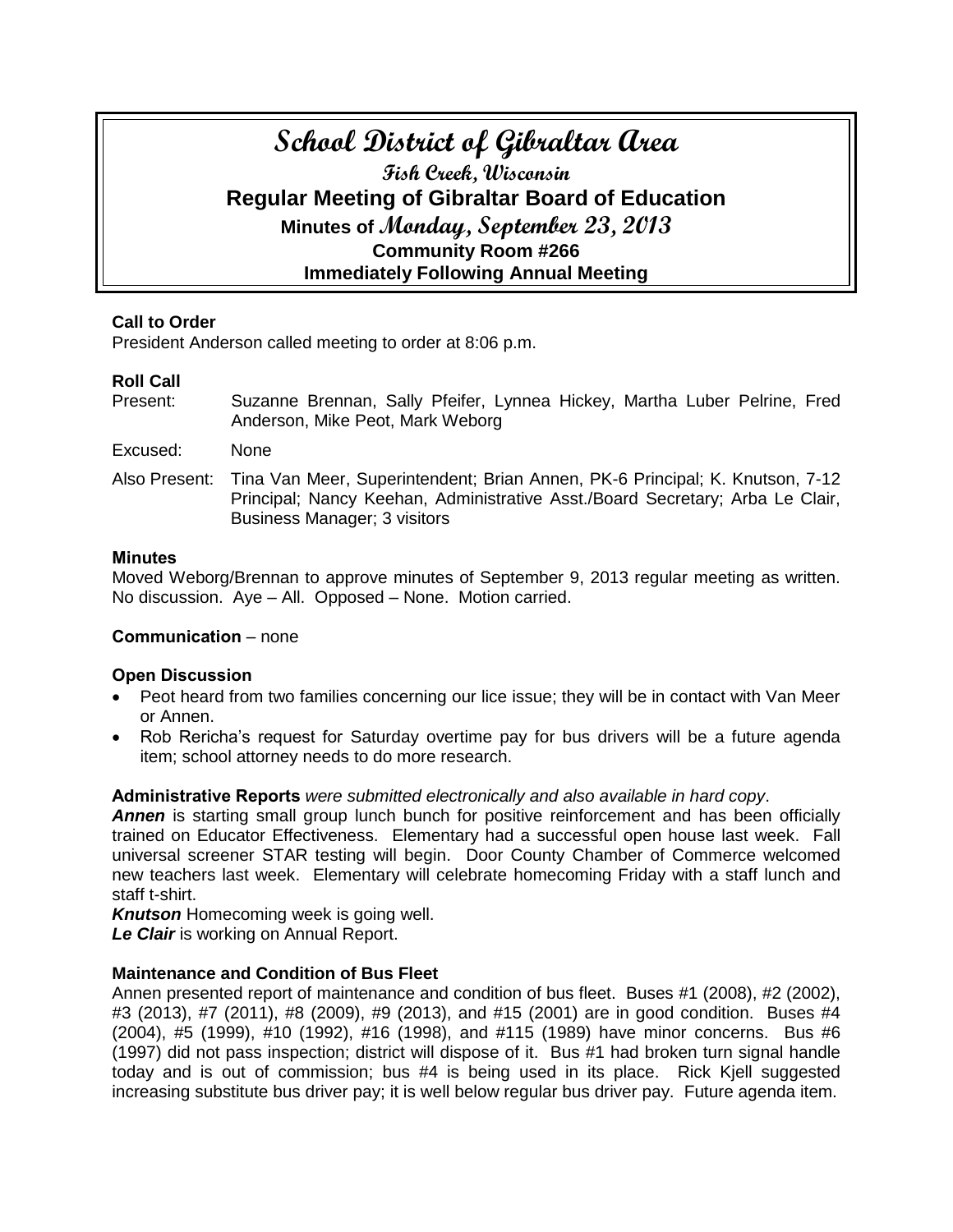# **Regular Meeting of Gibraltar Board of Education Minutes of September 23, 2013 Page 2**

#### **Payment of Bills**

Moved Hickey/Luber Pelrine to approve payment of bills totaling \$118,553.52 as presented. Discussion: College credit reimbursement for Andy Stimers was approved prior to July 1, 2013. Aye – All. Opposed – None. Motion carried.

## **Teacher-certified Aide Job Posting**

Moved Hickey/Brennan to approve job posting of secondary school teacher-certified instructional teacher aide for 2013-14 school year. Discussion: This is a necessary position to fill. Aye – All. Opposed – None. Motion carried.

#### **ELL Teacher Aide**

Moved Weborg/Luber Pelrine to approve employment of Whitney Trotta as part-time English Language Learner (ELL) Community Outreach Liaison for 2013-14 school year. Aye – All. Opposed – None. Motion carried.

#### **PTO Request**

Moved Brennan/Luber Pelrine to approve extended paid time off request of Anne Kifer for October 15 – 17, 2013. Aye – All. Opposed – None. Motion carried.

### **66.0301 Psychology Services Agreement**

Moved Brennan/Hickey to approve part-time 66.0301 Psychology Services Agreement with Sevastopol for 2013-14. Discussion: Agreement is limited to services of up to 200 hours and will be billed at hourly rate, including benefits, plus mileage. Aye - All. Opposed - None. Motion carried.

#### **Superintendent Contract Extension**

Moved Luber Pelrine/Peot to approve superintendent contract extension for Tina Van Meer through June 30, 2015 with residency clause and references to principalship removed. Discussion: Residency requirement was previously in statute. Aye – All. Opposed – None. Motion carried.

#### **Donations**

Moved Pfeifer/Weborg to accept donation of \$10,000 from Raibrook Foundation for music keyboard lab and \$635.85 from Anya Kopischke for arts/activities fund. Aye – All. Opposed – None. Motion carried.

Board recognized with thanks Gibraltar Booster Club's donation of wall appliques in athletic corridor and locker rooms and rolling of competitive athletic field. Gibraltar Booster Club also plans to donate new volleyball standards and nets.

#### **Committee Reports**

*Extracurricular Activities and Community Relations Committee* met tonight and discussed baseball/golf nets for high school gym costing \$1,000; Higginbotham will pursue engineering. Northern Sound and Video will evaluate sound systems in all athletic facilities. Booster Club has interest in financially supporting this improvement and will look at new or repositioning of